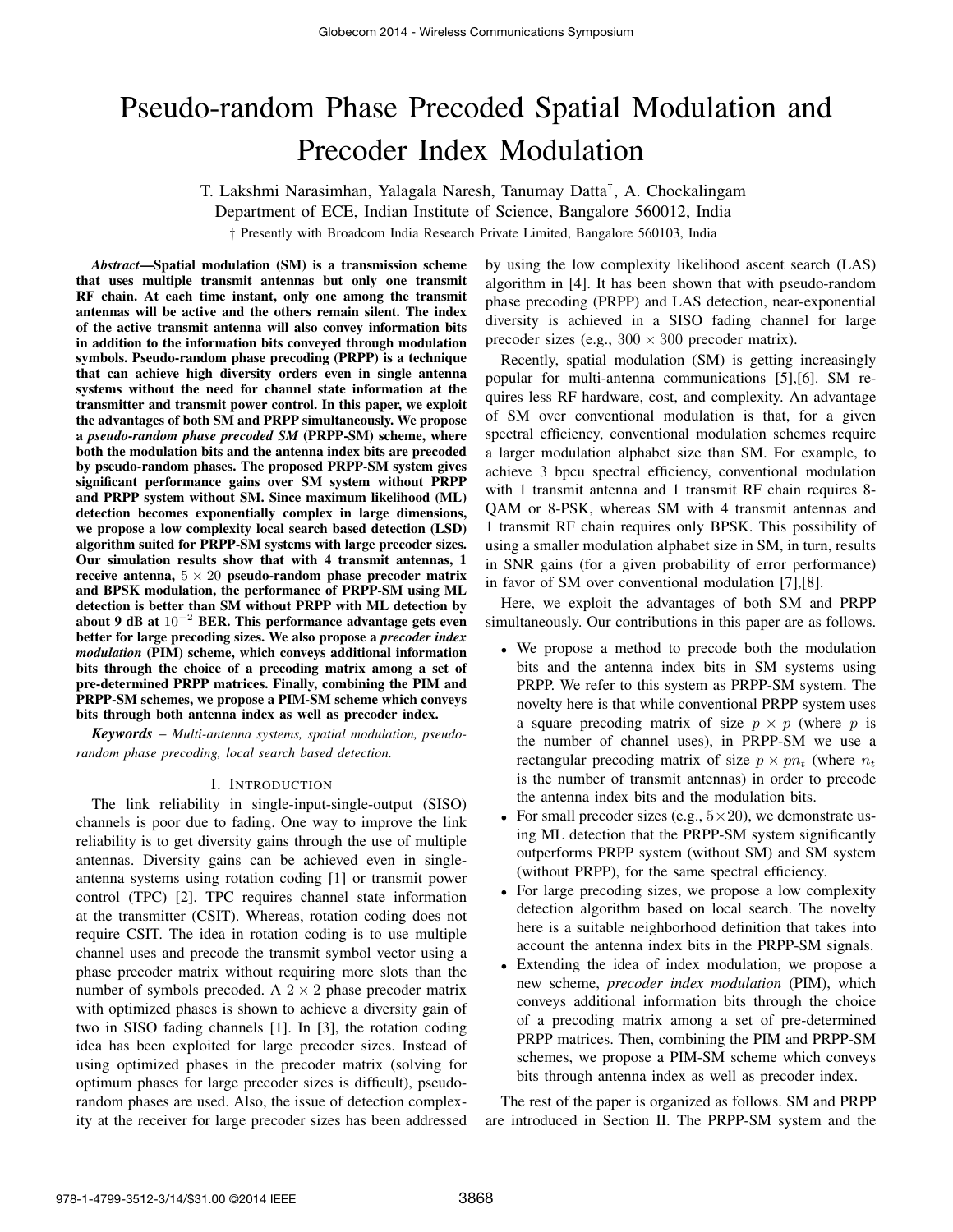

Fig. 1. PRPP transmitter.

local search based detection algorithm are presented in Section III. The PIM and PIM-SM schemes are presented in Section IV. Conclusions are presented in Section V.

#### II. PRPP AND SM SYSTEMS

In this section, we briefly introduce PRPP and SM systems. *A. PRPP system*

Figure 1 shows the PRPP transmitter. It takes  $p$  modulated symbols and forms the symbol vector  $s \in \mathbb{A}^p$ , where  $\mathbb A$  is a conventional modulation alphabet. The symbol vector s is then precoded using a  $p \times p$  precoding matrix **P** to get the transmit vector **Ps**. The  $(r, c)$ th entry of the precoder matrix **P** is  $\frac{1}{\sqrt{p}}e^{j\theta_{r,c}}$ , where the phases  $\{\theta_{r,c}\}\$  are generated using a pseudo-random sequence generator. The seed of this random number generator is pre-shared among the transmitter and receiver. The precoded sequence Ps is transmitted through the channel, which is assumed to be frequency-flat fading. The channel fade coefficients are assumed to be i.i.d from one channel use to the other. At the receiver, after  $p$  channel uses, the received symbols are accumulated to form the  $p \times 1$ received vector y, given by

$$
y = DPs + n = Gs + n,\tag{1}
$$

where  $D = \text{diag}\{h_{(1)} h_{(2)} \cdots h_{(p)}\}$ ,  $G = DP$ ,  $h_{(i)} s$  are i.i.d. channel gains distributed as  $CN(0, 1)$ , and **n** is the  $p \times 1$  noise vector  $[n_{(1)} n_{(2)} \cdots n_{(p)}]^T$ , whose entries are distributed as  $\mathbb{C}\mathcal{N}(0, \sigma^2)$ . The entries of G are uncorrelated and  $||\mathbf{D}||_F =$  $\|\mathbf{G}\|_F$ . This creates a  $p \times p$  virtual MIMO system. As the precoder size becomes large (e.g.,  $p = 300$ ) the performance of PRPP in SISO fading, using likelihood ascent search (LAS) detector in [4], approaches exponential diversity performance (i.e., close to SISO AWGN performance) [3]. This is illustrated in Fig. 2 which shows the performance of PRPP with BPSK modulation for  $p = 50$  and 400 with SISO fading.



Fig. 2. Performance of PRPP in SISO fading with  $p = 50, 400$ , BPSK. and LAS detection.

## *B. SM system*

The SM system uses  $n_t$  transmit antennas but only one transmit RF chain as shown in Fig. 3. The number of transmit RF chains,  $n_{rf} = 1$ . In a given channel use, the transmitter selects one of its  $n_t$  transmit antennas, and transmits a modulation symbol from the alphabet A on the selected antenna. The number of bits transmitted per channel use through the modulation symbol is  $\lfloor \log_2 |\mathbb{A}| \rfloor$ , and the number of bits conveyed per channel use through the index of the transmitting antenna is  $\lfloor \log_2 n_t \rfloor$ . Therefore, a total of  $\lfloor \log_2 |\mathbb{A}| \rfloor + \lfloor \log_2 n_t \rfloor$  bits per channel use (bpcu) is conveyed. For example, in a system with  $n_t = 2$ , 8-QAM, the system throughput is 4 bpcu.



Fig. 3. SM transmitter with  $n_t$  antennas and one transmit RF chain.

The SM alphabet set for a fixed  $n_t$  and A is given by

$$
\mathbb{S}_{n_t, \mathbb{A}} = \left\{ \mathbf{x}_{j,l} : j = 1, \cdots, n_t, \quad l = 1, \cdots, |\mathbb{A}| \right\},
$$
  
s.t.  $\mathbf{x}_{j,l} = [0, \cdots, 0, s_l, 0, \cdots, 0]^T, \quad s_l \in \mathbb{A}.$  (2)  
*j*th coordinate

For example, for  $n_t = 2$  and 4-QAM,  $\mathbb{S}_{n_t,\mathbb{A}}$  is given by

$$
\mathbb{S}_{2,4\text{-QAM}} = \left\{ \begin{bmatrix} +1+j \\ 0 \end{bmatrix}, \begin{bmatrix} +1-j \\ 0 \end{bmatrix}, \begin{bmatrix} -1+j \\ 0 \end{bmatrix}, \begin{bmatrix} -1-j \\ 0 \end{bmatrix}, \begin{bmatrix} -1-j \\ 0 \end{bmatrix}, \begin{bmatrix} 0 \\ +1+j \end{bmatrix}, \begin{bmatrix} 0 \\ +1-j \end{bmatrix}, \begin{bmatrix} 0 \\ -1+j \end{bmatrix}, \begin{bmatrix} 0 \\ -1-j \end{bmatrix} \right\}.
$$
 (3)

Let  $\mathbf{x} \in \mathbb{S}_{n_t, \mathbb{A}}$  denote the transmit vector. Let  $\mathbf{H} \in \mathbb{C}^{n_r \times n_t}$ denote the channel gain matrix, where  $H_{i,j}$  denotes the channel gain from the jth transmit antenna to the ith receive antenna, assumed to be i.i.d and distributed as  $\mathbb{C}\mathcal{N}(0, 1)$ . The received signal at the ith receive antenna is

$$
y_i = H_{i,j}x_l + n_i, \qquad i = 1, \cdots, n_r,
$$
 (4)

where  $n_r$  is the number of receive antennas,  $x_l$  is the *l*th symbol in  $A$  transmitted by the *j*th antenna, and  $n_i$  is the noise component. The signals received at all the receive antennas can be written in vector form as

$$
y = Hx + n, \tag{5}
$$

For this system model, the ML detection rule is given by

$$
\hat{\mathbf{x}} = \underset{\mathbf{x} \in \mathbb{S}_{n_t,\mathbb{A}}}{\text{argmin}} \ \|\mathbf{y} - \mathbf{H}\mathbf{x}\|^2. \tag{6}
$$

# III. PROPOSED PRPP-SM SYSTEM

The proposed PRPP-SM transmitter consists of  $n_t$  transmit antennas and  $n_{rf} = 1$  transmit RF chains as shown in Fig. 4. It takes p modulated symbols and forms the symbol vector  $x_s \in$  $\mathbb{A}^p$ , where  $\mathbb A$  is the modulation alphabet. Let the matrix **A** of size  $pn_t \times p$  denote the transmit antenna activation pattern, such that  $\mathbf{A}\mathbf{x}_s \in \mathbb{S}^p_{n_t,\mathbb{A}}$ , where  $\mathbb{S}_{n_t,\mathbb{A}}$  is the SM signal set given by (2). The matrix **A** consists of p submatrices  $A_{(i)}$ ,  $i = 1, \dots, p$ ,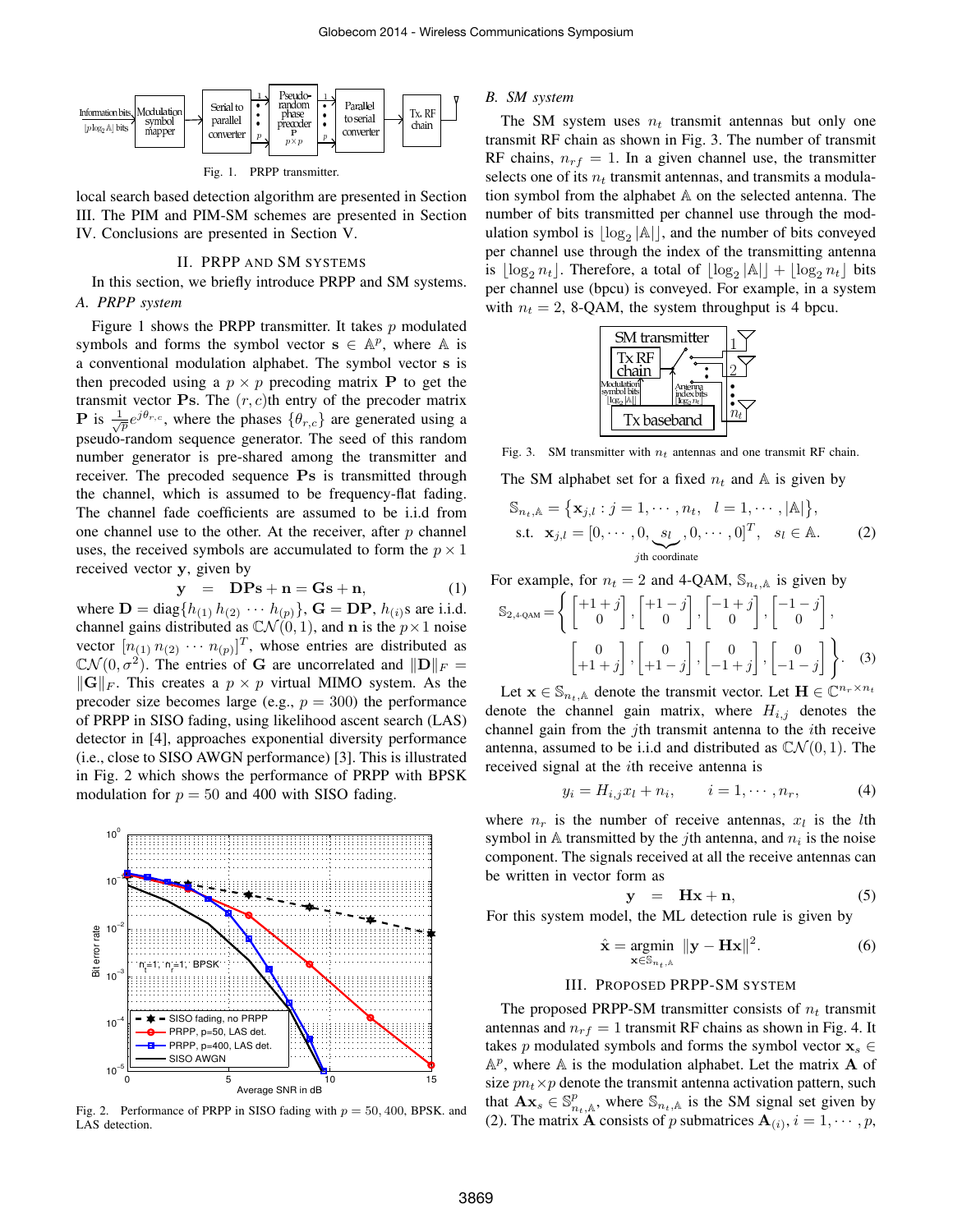

Fig. 4. Proposed PRPP-SM system.

each of size  $n_t \times p$ , such that  $\mathbf{A} = [\mathbf{A}_{(1)}^T \ \mathbf{A}_{(2)}^T \ \cdots \ \mathbf{A}_{(p)}^T]^T$ . The submatrix  $\mathbf{A}_{(i)}$  is constructed as

$$
\mathbf{A}_{(i)} = [\mathbf{0}_{(1)} \cdots \mathbf{0}_{(i-1)} \mathbf{a}_{(i)} \mathbf{0}_{(i+1)} \cdots \mathbf{0}_{(p)}], \qquad (7)
$$

where  $\mathbf{0}_{(k)}$  is a  $n_t \times 1$  vector of zeroes, and  $\mathbf{a}_{(i)}$  is a  $n_t \times 1$ vector constructed as  $\mathbf{a}_{(i)} = [0 \cdots 0 \mathbf{1}]$  $\sum_{\text{h} \text{ coordi}}$ th coordinate  $[0 \cdots 0]^T$ , where

 $j_i$  is the index of the active antenna during the *i*th channel use. Note that, with the above definitions,  $\mathbf{A}_{(i)}\mathbf{x}_s \in \mathbb{S}_{n_t,\mathbb{A}}$ . For example, in a system with  $n_t = 2$  and  $p = 3$ , to activate antennas 1, 2, and 1 in three consecutive channel uses, respectively, the matrix  $\bf{A}$  is given by

$$
\mathbf{A} = \begin{bmatrix} \mathbf{A}_{(1)} \\ \mathbf{A}_{(2)} \\ \mathbf{A}_{(3)} \end{bmatrix} = \begin{bmatrix} 1 & 0 & 0 & 0 & 0 & 0 \\ 0 & 0 & 0 & 1 & 0 & 0 \\ 0 & 0 & 0 & 0 & 1 & 0 \end{bmatrix}^T.
$$
 (8)

Note that the indices of the non-zero rows in matrix  $A$  gives the support of the spatially modulated vector  $\mathbf{A}\mathbf{x}_s \in \mathbb{S}^p_{n_t,\mathbb{A}}$ . For example, in (8), the support given by  $A$  is  $\{1, 4, 5\}$ .

The  $\mathbf{A}\mathbf{x}_s$  vector is then precoded as  $\mathbf{P}\mathbf{A}\mathbf{x}_s$ , using a rectangular precoder matrix **P** of size  $p \times pn_t$ . The  $(r, c)$ th entry of the **P** matrix is  $\frac{1}{\sqrt{p}}e^{j\theta_{r,c}}$ , where the phases  $\{\theta_{r,c}\}\$  are generated using a pseudo-random sequence generator, whose seed is pre-shared among the transmitter and receiver. The output of the precoder is transmitted on the selected antenna in each channel use<sup>1</sup>.

Let  $n_r$  denote the number of receive antennas. The  $pn_r \times 1$ received signal vector at the receiver is given by

$$
y = DAPAx_s + n, \qquad (9)
$$

where  $\mathbf{D} = \text{diag}\{\mathbf{H}_{(1)}\,\mathbf{H}_{(2)}\,\cdots\,\mathbf{H}_{(p)}\}$ ,  $\mathbf{H}_{(i)}$  is the  $n_r \times n_t$ channel matrix of the *i*th channel use, the elements of  $H_{(i)}$  are i.i.d. complex Gaussian with zero mean and unit variance, n is the  $pn_r \times 1$  noise vector  $[\mathbf{n}_{(1)}^T \ \mathbf{n}_{(2)}^T \ \cdots \ \mathbf{n}_{(p)}^T]^T$ , where the entries of  $\mathbf{n}_{(i)}$  are distributed as  $\mathbb{C}\mathcal{N}(0, \sigma^2)$ . Note that  $\|\mathbf{DAPA}\|_F =$  $\|\mathbf{DA}\|_F$ . This creates a  $pn_r \times p$  virtual MIMO system. For this system model, the ML detection rule is given by

$$
\{\hat{\mathbf{x}}_s, \hat{\mathbf{A}}\} = \underset{\mathbf{x}_s \in \mathbb{A}^p, \forall \mathbf{A}}{\text{argmin}} \|\mathbf{y} - \mathbf{D}\mathbf{A}\mathbf{P}\mathbf{A}\mathbf{x}_s\|^2. \tag{10}
$$

<sup>1</sup>Remark: In the proposed PRPP-SM system, precoding is applied to both the modulation bits as well as the antenna index bits, i.e., the transmit vector is  $APAx<sub>s</sub>$ . Instead, if only the modulation bits are precoded, the transmitted vector will be  $APx<sub>s</sub>$ . When the antenna index bits are not precoded, the system fails to provide the diversity gain advantage of PRPP to the antenna index bits, and hence has a poor BER performance. The proposed PRPP-SM system, on the other hand, achieves very good performance because of the precoding of the antenna index bits as well.

The indices of the non-zero rows in  $\hat{A}$  and the entries of  $\hat{x}_s$ are demapped to obtain the information bits.

Note that the ML solution in (10) can be computed only for small precoder sizes because of its exponential complexity in p, i.e.,  $O((|\mathbb{A}|n_t)^p)$ ). In Section IV, we will establish the superiority of the PRPP-SM over conventional PRPP and SM systems using ML detection. For large precoder sizes, we propose a low complexity detection algorithm in the following subsection.

#### *A. Proposed PRPP-SM detector*

In this subsection, we propose a local search based detection (LSD) algorithm that achieves near-ML performance in PRPP-SM systems with large  $p$  at a low computational complexity. The LSD algorithm obtains a local minima in terms of the ML cost in a local neighborhood. In the proposed PRPP-SM system, a key requirement for local search is a suitable neighborhood definition that takes into account the antenna index bits also. We propose the following neighborhood definition for the local search. The set of neighbors of a given pair of  ${A, \mathbf{x}_s}$ , denoted by  $\mathcal{N}(\mathbf{A}, \mathbf{x}_s)$ , is defined as the set of all pairs  ${A', x'_s}$  that satisfies one of the following three conditions:

- 1)  $\mathbf{x}_s = \mathbf{x}'_s$  and  $\mathbf{A}_{(i)} \neq \mathbf{A}'_{(i)}$  for exactly a single index *i*.
- 2)  $\mathbf{A} = \mathbf{A}'$  and  $\mathbf{x}_s$  differs from  $\mathbf{x}'_s$  in exactly one entry.
- 3)  $\mathbf{A}_{(i)} \neq \mathbf{A}'_{(i)}$  for exactly a single index i, and for that index  $i, x_s(i) \neq x'_s(i)$ .

For a PRPP-SM system with  $n_t = 2$ ,  $p = 2$ , and  $\mathbb{A} = {\pm 1}$ , an example of a neighborhood is

$$
\mathcal{N}\left(\left[\begin{matrix} 1 & 0 \\ 0 & 0 \\ 0 & 0 \\ 0 & 1 \end{matrix}\right], \left[\begin{matrix} +1 \\ -1 \end{matrix}\right]\right) = \left\{\left\{\left[\begin{matrix} 1 & 0 \\ 0 & 0 \\ 0 & 0 \end{matrix}\right], \left[\begin{matrix} +1 \\ -1 \end{matrix}\right]\right\}, \left\{\left[\begin{matrix} 1 & 0 \\ 0 & 0 \\ 0 & 0 \end{matrix}\right], \left[\begin{matrix} +1 \\ +1 \end{matrix}\right]\right\},\right\}
$$
\n
$$
\left\{\left[\begin{matrix} 1 & 0 \\ 0 & 0 \\ 0 & 1 \end{matrix}\right], \left[\begin{matrix} -1 \\ -1 \end{matrix}\right]\right\}, \left\{\left[\begin{matrix} 1 & 0 \\ 0 & 0 \\ 0 & 1 \end{matrix}\right], \left[\begin{matrix} +1 \\ +1 \end{matrix}\right]\right\},\right\}.
$$

The proposed LSD algorithm starts with an initial solution  ${A<sup>(0)</sup>, \mathbf{x}<sub>s</sub><sup>(0)</sup>},$  which is also the current solution. Using the defined neighborhood, the algorithm considers all the neighbors of  ${A^{(0)}, \mathbf{x}_s^{(0)}\}$  and searches for the neighbor with the least ML cost which also has a lower ML cost than the current solution. If such a neighbor is found, then this neighbor is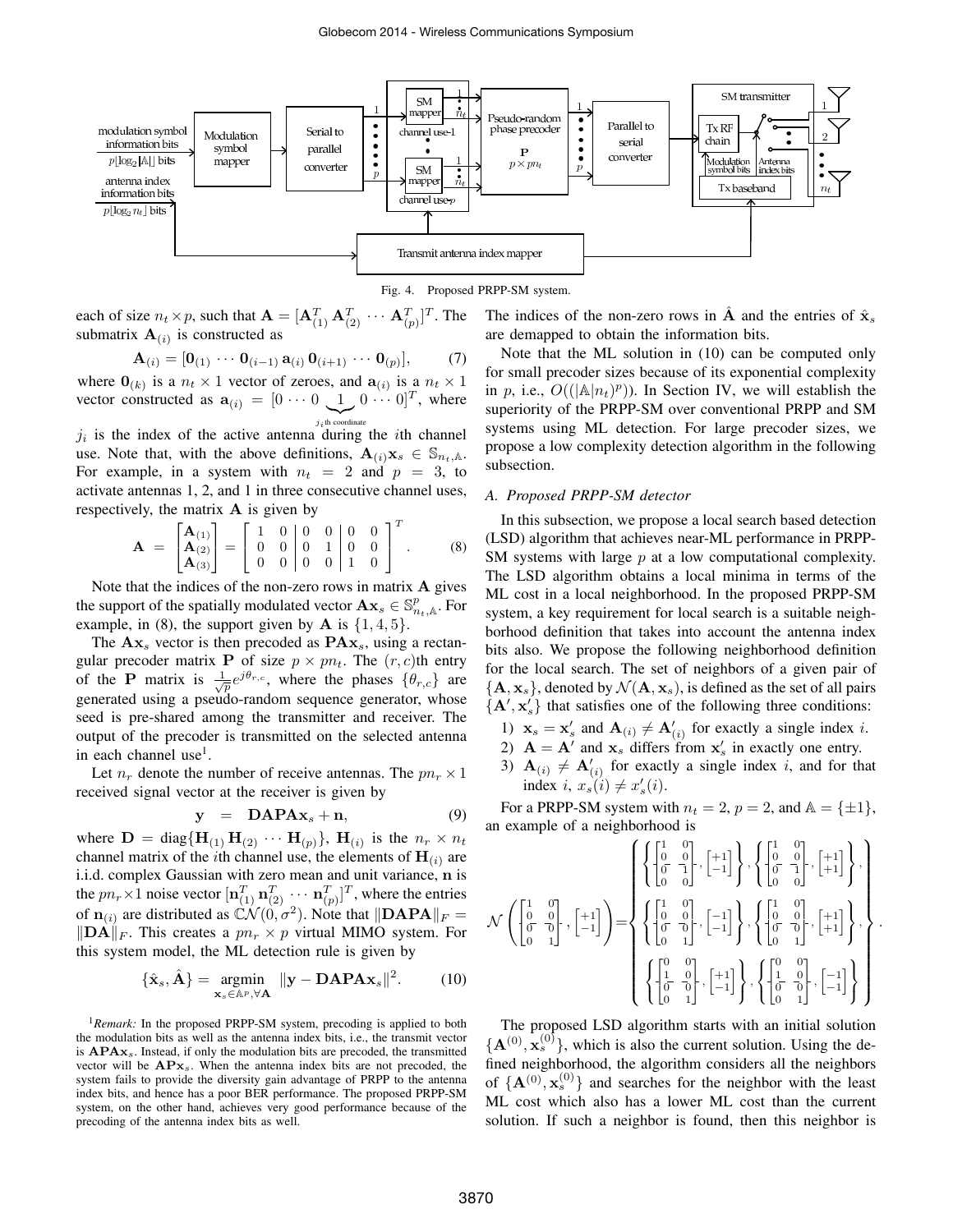designated as the current solution. This marks the completion of one iteration of the algorithm. Iterations are carried out until a local minima is reached (i.e., there is no neighbor better than the current solution). The solution corresponding to the local minima is declared as the final output  $\{A, \hat{x}_s\}$ . This algorithm is listed in **Algorithm 1**.

| <b>Algorithm 1</b> Listing of the proposed LSD algorithm                                                                                                                                     |
|----------------------------------------------------------------------------------------------------------------------------------------------------------------------------------------------|
| 1: Input : $y, D, P$                                                                                                                                                                         |
| 2: Initial solution : { $\mathbf{A}^{(0)}, \mathbf{x}_s^{(0)}$ }, { $\hat{\mathbf{A}}, \hat{\mathbf{x}}_s$ } = { $\mathbf{A}^{(0)}, \mathbf{x}_s^{(0)}$ }                                    |
| 3: Compute $\mathcal{N}(\hat{\mathbf{A}}, \hat{\mathbf{x}}_s)$                                                                                                                               |
| 4: ${A^c, \mathbf{x}_s^c}$ = argmin $  \mathbf{y} - \mathbf{DBPBz}  ^2$                                                                                                                      |
| ${B,z} \in \mathcal{N}(\hat{A}, \hat{x}_s)$                                                                                                                                                  |
| 5: if $  \mathbf{y} - \mathbf{D} \mathbf{A}^c \mathbf{P} \mathbf{A}^c \mathbf{x}_s  ^2 <   \mathbf{y} - \mathbf{D} \hat{\mathbf{A}} \mathbf{P} \hat{\mathbf{A}} \hat{\mathbf{x}}_s  ^2$ then |
| 6: { $\hat{A}, \hat{x}_s$ } = { $A^c, x_s^c$ }                                                                                                                                               |
| 7: Go to step $3$                                                                                                                                                                            |
| $8:$ end if                                                                                                                                                                                  |
| 9: Output : $\{\hat{A}, \hat{s}\}$                                                                                                                                                           |

*Computing the initial support and initial solution*  ${ {\bf A}^{(0)}, {\bf x}_s^{(0)} }$ : The algorithm needs the initial support matrix  $\mathbf{A}^{(0)}$  and the initial solution vector  $\mathbf{x}_s^{(0)}$ . The initial support matrix is obtained as follows. Obtain a  $pn_t \times 1$  vector v through a minimum mean square error (MMSE) estimator as  $\mathbf{v} = (\mathbf{D}^H \mathbf{D} + \sigma^2 \mathbf{I})^{-1} \mathbf{D}^H \mathbf{y}$ . The vector v consists of p subvectors  $\mathbf{v}_{(i)}$ ,  $i = 1, \dots, p$ , each of size  $n_t \times 1$ , such that  $\mathbf{v} = [\mathbf{v}_{(1)}^T \ \mathbf{v}_{(2)}^T \ \cdots \ \mathbf{v}_{(p)}^T]^T$ . The indices of the elements with the largest magnitude in each  $v_{(i)}$  are taken as the indices of the non-zero rows of  $A^{(0)}$ . The initial solution vector is obtained through an MMSE estimator as

$$
\mathbf{x}_s^{(0)} = \mathcal{Q}\left((\mathbf{F}^H\mathbf{F} + \sigma^2\mathbf{I})^{-1}\mathbf{F}^H\mathbf{y}\right),
$$

where  $\mathbf{F} = \mathbf{DA}^{(0)} \mathbf{PA}^{(0)}$  and  $\mathcal{Q}(.)$  denotes the Euclidean distance quantizer such that  $\mathbf{x}_s^{(0)} \in \mathbb{A}^p$ .

## *B. Simulation results*

In this subsection, we present the simulation results on the BER performance of the proposed PRPP-SM system with ML detection (for small  $p$ ) and LSD (for large  $p$ ).

Figure 5(a) compares the BER performance of PRPP-SM against the performance of SM without PRPP at a spectral efficiency of 3 bpcu using ML detection. The BER plots for  $n_t = 4$ ,  $n_{rf} = 1$ ,  $n_r = 1$ , and BPSK modulation for different precoder sizes  $p = 2, 4, 5$  are shown. It is observed that the performance of PRPP-SM is better than SM without PRPP by about 9 dB at  $p = 5$  and  $10^{-2}$  BER. This performance advantage in favor of the PRPP-SM system is due to the diversity gain offered by the pseudo-random phase precoding.

Figure 5(b) compares the performance of PRPP-SM against the performance of PRPP without SM (i.e.,  $n_t = 1$ ,  $p > 1$ ) at a spectral efficiency of 3 bpcu using ML detection. Here, the PRPP-SM system has  $n_t = 4$ ,  $n_{rf} = 1$ ,  $n_r = 1$ , BPSK modulation, and the PRPP system without SM has  $n_t = 1, n_r = 1$ , 8-QAM with varying precoder sizes  $p = 2, 4, 5$ . It is observed that the performance of PRPP-SM is better than the PRPP system without SM by about 4 dB at  $p = 5$  and  $10^{-2}$  BER. This performance advantage in favor of PRPP-SM system is



Fig. 5. Performance comparison of PRPP-SM system  $(n_t = 4, n_{rf})$  $1, n_r = 1$ , BPSK) with ML detection with  $(a)$  SM system without PRPP using ML detector, and (b) PRPP system without SM ( $n_t = 1, n_{rf}$  $1, n_r = 1$ , 8-QAM) with ML detection. System throughput is 3 bpcu.

mainly due to the SNR gain in using BPSK in PRPP-SM against using 8-QAM in PRPP with out SM for the same spectral efficiency of 3 bpcu.

Figure 6 compares the performance of PRPP-SM using the proposed LSD algorithm against the performance of PRPP without SM using LAS detection in [4]. MMSE initial solution is used in both LSD and LAS algorithms. For PRPP-SM, we have used  $n_t = 4$ ,  $n_{rf} = 1$ ,  $n_r = 8$ , BPSK modulation. For PRPP without SM, we have used  $n_t = 1, n_r = 8$ , 8-QAM. Large precoder sizes are used here; the precoder sizes used in both the systems are  $p = 10, 20, 70$ . The spectral efficiency in both the systems is 3 bpcu. It is observed that the performance of PRPP-SM system is better than the PRPP system without SM by about 10 dB at  $p = 70$  and  $10^{-2}$  BER. This indicates the potential of PRPP-SM system to perform very well when large precoder sizes are employed.

#### IV. PROPOSED PRECODER INDEX MODULATION

In this section, we propose a precoder index modulation (PIM) scheme which conveys information bits through the choice of a precoding matrix among a set of pre-determined precoder matrices.

#### *A. Precoder index modulation (PIM)*

In the proposed PIM scheme, the transmitter has equal number of transmit antennas and RF chains. Consider the case of  $n_t = n_{rf} = 1$ . The idea here is to have a collection of precoder matrices each of size  $p \times p$  and choose one among these matrices to precode  $p$  modulation symbols from an alphabet  $A$  in  $p$  channel uses. Call this collection of matrices as 'precoder set,' denoted by P. Therefore, the number of bits conveyed per channel use through precoder indexing is  $\frac{1}{p} \lfloor \log_2 |P| \rfloor$ . The total number of bits per channel use (including precoder index bits and modulation symbol bits)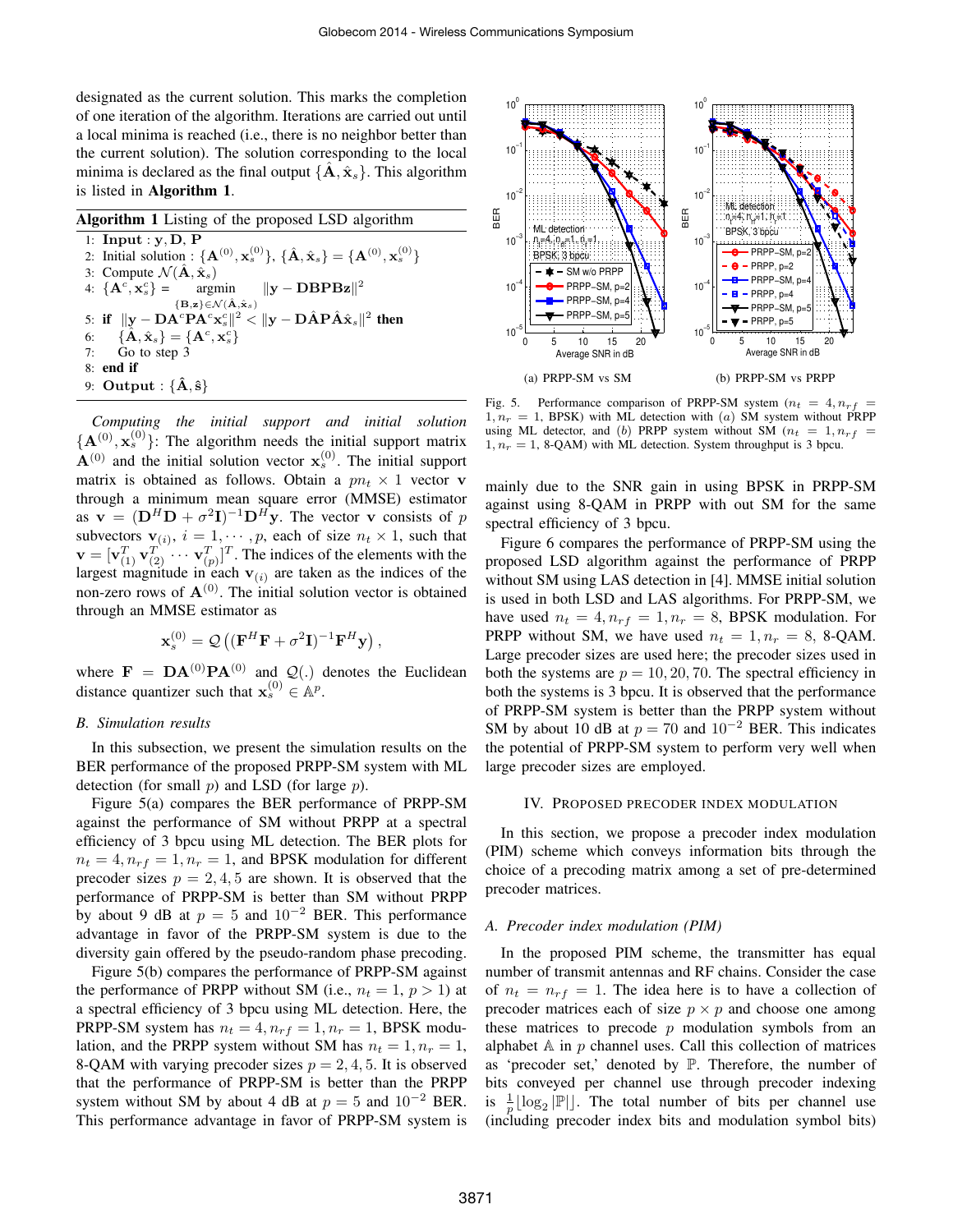

 $10<sup>c</sup>$ n =4, n<sub>rf</sub>=1, n =8, 3 bpcu t r 10−1 Bit error rate 10−2  $10^{-3}$ PRPP, LAS det., p=10 PRPP−SM, LSD (Prop.), p=10 10−4 a PRPP, LAS det., p=20 PRPP−SM, LSD (Prop.), p=20 PRPP, LAS det., p=70 PRPP−SM, LSD (Prop. 10−5 0 2 4 6 8 10 12 14 16 18 Average SNR in dB

Fig. 6. Comparison of the BER performance of PRPP-SM ( $n_t = 4$ ,  $n_{rf} =$  $1, n_r = 8$ , BPSK) using the proposed LSD algorithm with that of PRPP without SM ( $n_t = n_{rf} = 1$ ,  $n_r = 8$ , 8-QAM) with LAS detection. System throughput is 3 bpcu.

is then given by

$$
\frac{1}{p}\Big(\lfloor \log_2|{\mathbb{P}}|\rfloor + p\lfloor \log_2|{\mathbb{A}}|\rfloor\Big).
$$

*Construction of the precoder set:* The precoder set  $\mathbb{P}$  =  ${P_1, P_2, \cdots, P_{|\mathbb{P}|}}$  is constructed as follows. Let *n* denote the number of precoder index bits per channel use, i.e.,  $n \triangleq \frac{1}{p} \lfloor \log_2 |\mathbb{P}| \rfloor$ . Generate a PRPP matrix **Q** of size  $p \times pn_p$ , where  $n_p = 2^n$ . Note that the precoder set size  $|\mathbb{P}| = (n_p)^p$ . The matrix **Q** can be written as

$$
\mathbf{Q} = [\mathbf{Q}_1 \ \mathbf{Q}_2 \ \cdots \ \mathbf{Q}_p],
$$

where  $\mathbf{Q}_i$ s are sub-matrices each of size  $p \times n_p$ . Now, the p columns of a precoder matrix  $P_j$  are obtained by drawing one column from each  $\mathbf{Q}_i$ ,  $i = 1, 2, \cdots, p$ . Each of such draws form one precoder matrix. Since there are  $n_p$  columns in each  $\mathbf{Q}_i$ , the number of such possible draws is  $(n_p)^p$ , which gives us all the matrices in the precoder set. For example, consider  $p = 2$  and  $n_p = 2$ , and

$$
\mathbf{Q} = \left[ \begin{array}{cc} q_{11} & q_{12} \\ q_{21} & q_{22} \end{array} \middle| \begin{array}{cc} q_{13} & q_{14} \\ q_{23} & q_{24} \end{array} \right].
$$

The precoder set for this example is given by

$$
\mathbb{P} = \left\{ \begin{bmatrix} q_{11} & q_{13} \\ q_{21} & q_{23} \end{bmatrix}, \begin{bmatrix} q_{11} & q_{14} \\ q_{21} & q_{24} \end{bmatrix}, \begin{bmatrix} q_{12} & q_{13} \\ q_{22} & q_{23} \end{bmatrix}, \begin{bmatrix} q_{12} & q_{14} \\ q_{22} & q_{24} \end{bmatrix} \right\}.
$$

*System model:* The PIM transmitter is shown in Fig. 7(a). It takes  $\lfloor \log_2 |\mathbb{P}| \rfloor + p \lfloor \log_2 |\mathbb{A}| \rfloor$  bits and encodes them as follows. The  $p[\log_2 |A|]$  bits are used to obtain p modulation symbols. Let  $x \in \mathbb{A}^p$  denote the vector of these modulation symbols. The vector **x** is precoded by a precoder matrix  $P_i$  chosen from  $\mathbb P$  whose index is given by the  $\lfloor \log_2 |\mathbb P| \rfloor$  bits. The transmitter then sends one precoded symbol in every channel use. The detection is performed after p channel uses. The  $p \times 1$  received signal vector y in this system model can be written as

$$
y = DP_j x + n,\tag{11}
$$

where  $P_i$  is the  $p \times p$  PRPP matrix chosen from  $P$ , and  $D$  is the channel matrix as described in Sec. III. The ML detection rule is given by

$$
\{\hat{\mathbf{x}}, \hat{j}\} = \underset{\mathbf{x} \in \mathbb{A}^p, \, j=1,\cdots,|\mathbb{P}|}{\text{argmin}} \ \|\mathbf{y} - \mathbf{D} \mathbf{P}_j \mathbf{x}\|^2. \tag{12}
$$

*Simulation results*: In Fig. 8(a), we present the BER performance of the PIM scheme with  $n_t = 1, n_{rf} = 1, n_p =$  $4, n_r = 1, p = 5$  and 4-QAM, using ML detection. We compare this performance with the ML detection performance of PRPP system without SM for  $n_t = 1, n_{rf} = 1, n_r =$  $1, p = 5$  and 16-QAM, and SM system without PRPP for  $n_t = 4$ ,  $n_{rf} = 1$ ,  $n_r = 1$  and 4-QAM. Note that the spectral efficiency in all the three systems is 4 bpcu. We see that PIM outperforms PRPP without SM and SM without PRPP. For example, at  $10^{-3}$  BER PIM is better than PRPP without SM by about 2.5 dB and better than SM without PRPP by about 12.5 dB. The PIM scheme achieves better performance than PRPP without SM because PIM can use a smaller sized (and hence more power efficient) modulation alphabet compared to PRPP without SM. Also, the reason behind the better performance of PIM compared to SM without PRPP is that PIM provides diversity gain due to precoding. Thus, PIM provides the benefits of both diversity advantage of PRPP and SNR advantage of SM. Note that PRPP-SM scheme in Sec. III also provides both these advantages, but the possibility of using smaller-sized modulation alphabet in PRPP-SM arises due to antenna indexing, whereas in PIM it arises due to precoder indexing. Therefore, PIM avoids the need to use multiple transmit antennas compared to PRPP-SM. This observations leads us to consider exploiting the antenna indexing in SM for further reduction in modulation alphabet size in PIM. We refer to such a PIM scheme that exploits both precoder indexing as well as antenna indexing as PIM-SM scheme. The proposed PIM-SM scheme is presented in the following subsection.